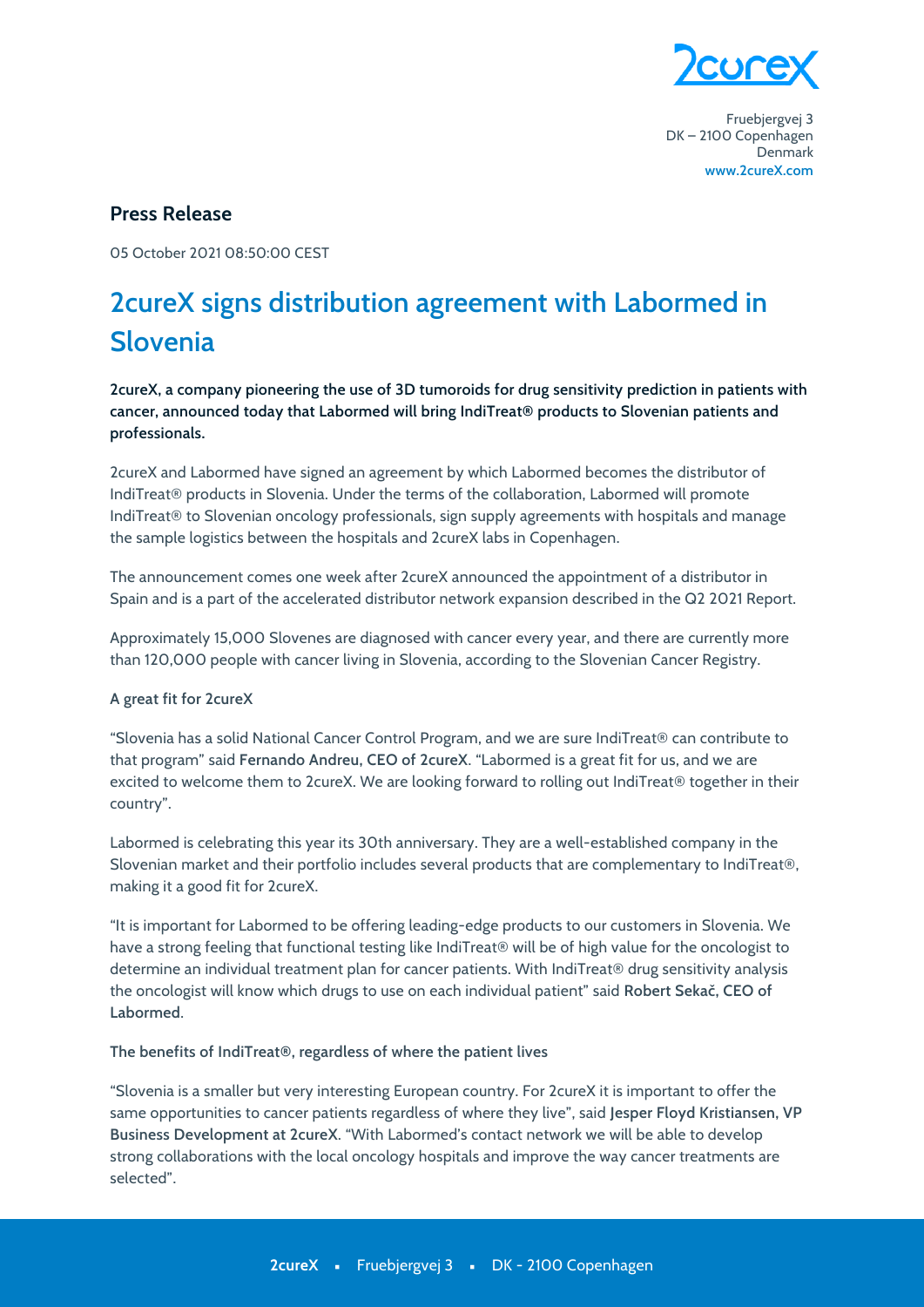The agreement has been signed for an initial term of three years, with automatic renewal for successive terms. Other terms of the agreement have not been disclosed. Sales impact of this agreement is expected to show in 2022.

**For more information about 2cureX:**

Fernando Andreu, Chief Executive Officer E-mail: **fa@2curex.com** Telephone: +45 2279 5399 **[www.2curex.com](http://www.2curex.com/)**

### **About Labormed**

Labormed was founded in 1991 and is a 100% family-owned trading company in the field of laboratory equipment, plastic surgery as well as in the diagnostic area. Due to their Stem Cells Technology offering they have a strong connection to the Oncology Institutes - the focus area for 2cureX IndiTreat® tests. Labormed has since its operational start been a strong and recognized player in the field of laboratory and medical equipment as well as diagnostic area.

The company has 6 employees and is able to fulfill all necessary requirements in diagnostic field within registrations, licensing etc. in the Slovenian market.

# **About 2cureX**

2cureX is a leader in cancer drug sensitivity testing and has developed the IndiTreat® (Individual Treatment) family of tests. Starting from a sample of the patient's tumor, IndiTreat® creates thousands of 3D replicas (tumoroids) and predicts the tumor response to the different available drugs, providing the physician with valuable information to make the treatment decisions.

The first IndiTreat® test is aimed at optimizing treatment decisions in patients with metastatic colorectal cancer facing their third line of therapy. Additional tests are under development to cover other stages of colorectal cancer as well as other gastrointestinal cancers.

According to several reports, the total yearly expenditure in cancer-related *In Vitro Diagnostic* (IVD) tests exceeds 17.5Bn USD worldwide, from which 2.5 Bn USD are tests directly related to therapy decision making, with a CAGR of 12.7%. Despite this, only one third of all cancer treatments are supported by one of these tests. IndiTreat® aims at filling this gap and making Precision Oncology available to all cancer patients.

The company is listed on Nasdaq First North Growth Market in Stockholm (symbol: "ǻCUREX"). For more information about 2cureX visit [www.2cureX.com](http://www.2cureX.com)

Certified Adviser: Redeye AB, +ǽǿ ȁ ǺǻǺ ǾȀǿ Ȃǹ, **certifiedadviser@redeye.se**